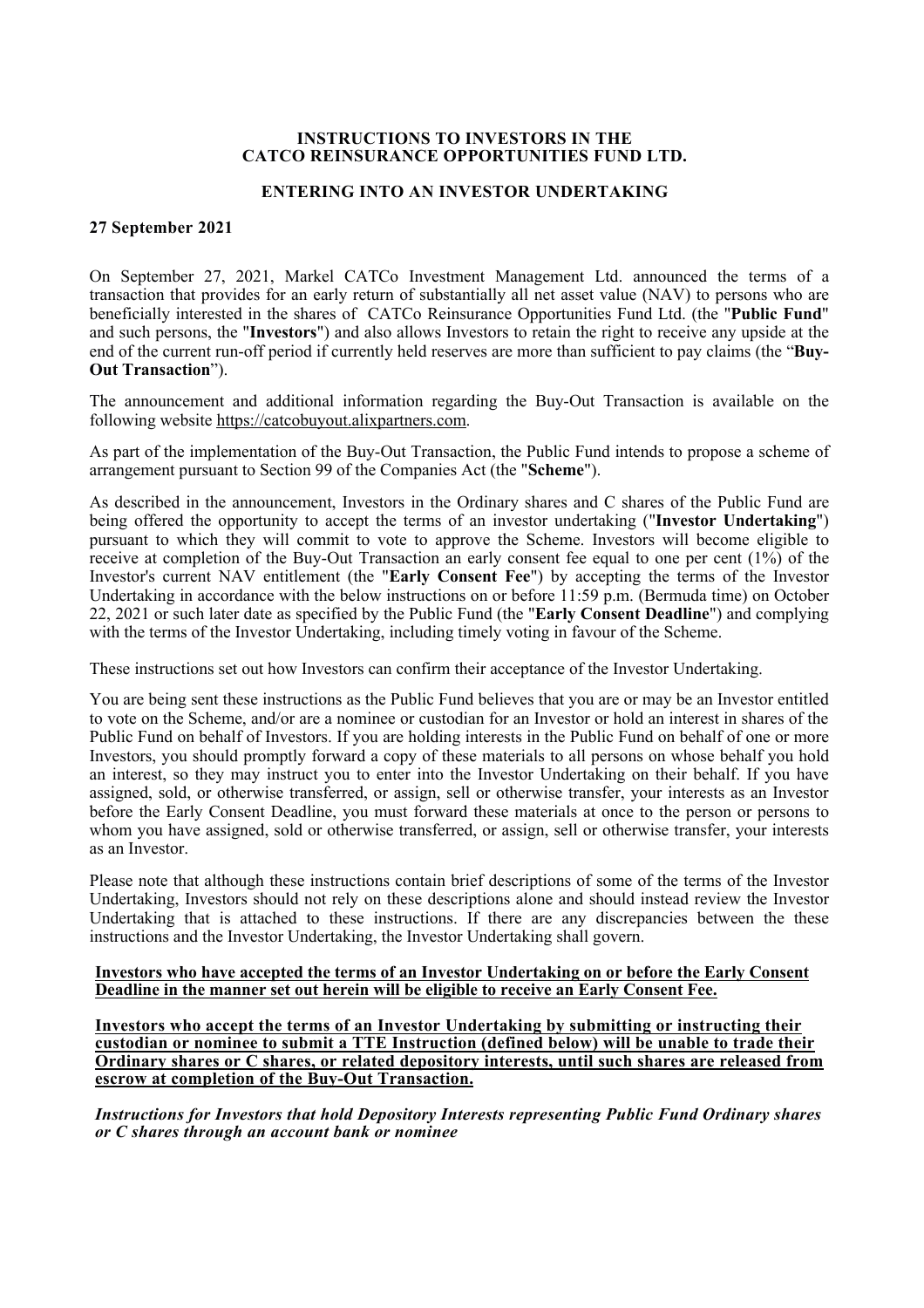- 1. Investors whose interest in Public Fund Ordinary shares or C shares is comprised of an interest in depository interests held through an account bank or nominee that is a CREST participant can accept the terms of an Investor Undertaking by:
	- a) authorising their custodian or nominee to bind them to the Investor Undertaking; and
	- b) instructing their custodian or nominee to bind them to the Investor Undertaking by submitting a transfer to escrow instruction ("**TTE Instruction**") (in the manner described below) on their behalf.
- 2. By submitting a TTE Instruction on behalf of an underlying Investor, a custodian or nominee is:
	- a) confirming that they are authorised to enter into the Investor Undertaking on behalf of the underlying Investor;
	- b) confirming the underlying Investors' intention and agreement to be bound by the terms of the Investor Undertaking.
- 3. Investors should seek guidance from their custodian or nominee regarding how to provide the authorisation and instruction to such custodian or nominee set out above.

## *Instructions for Investors that hold Depository Interests representing Public Fund Ordinary shares or C shares directly in CREST*

4. Investors who are direct CREST participants holding interests in depository interests on their own account can enter into an Investor Undertaking by sending a TTE Instruction (in the manner described below). Submission of a TTE Instruction is a binding indication of such investors' intention and agreement to be bound by the Investor Undertaking.

## **Sending the TTE Instruction:**

- 5. CREST participants may send a TTE Instruction on their own behalf or on behalf of their underlying Investors, as described above.
- 6. The TTE Instruction must be properly authenticated in accordance with Euroclear's specifications and must contain, in addition to the other information that is required for a TTE Instruction to settle in CREST, the following details:
	- the number of Depositary Interests to be transferred to an escrow balance;
	- vour member account ID:
	- vour participant ID:
	- the member account ID of the Escrow Agent, which is 21468CAT;
	- the participant ID of the Escrow Agent, which is RA10;
	- your existing corporate action ISIN number for your C shares or Ordinary shares (which can be found by viewing the relevant corporate action details on screen in CREST);
	- the intended settlement date (which should be as soon as possible and in any event by not later than the Early Election Deadline);
	- CREST standard delivery instructions priority 80; and
	- a contact name and telephone number (in the shared note field of the TTE Instruction).
- 7. Shares and/or depository interests that are transferred to escrow will be unable to trade until released. Investors that are bound by the terms of an Investor Undertaking by submitting or instructing their account bank or nominee to submit a TTE Instruction will be unable to trade their Ordinary shares or C shares until such shares are released from escrow at the completion of the Buy-Out Transaction.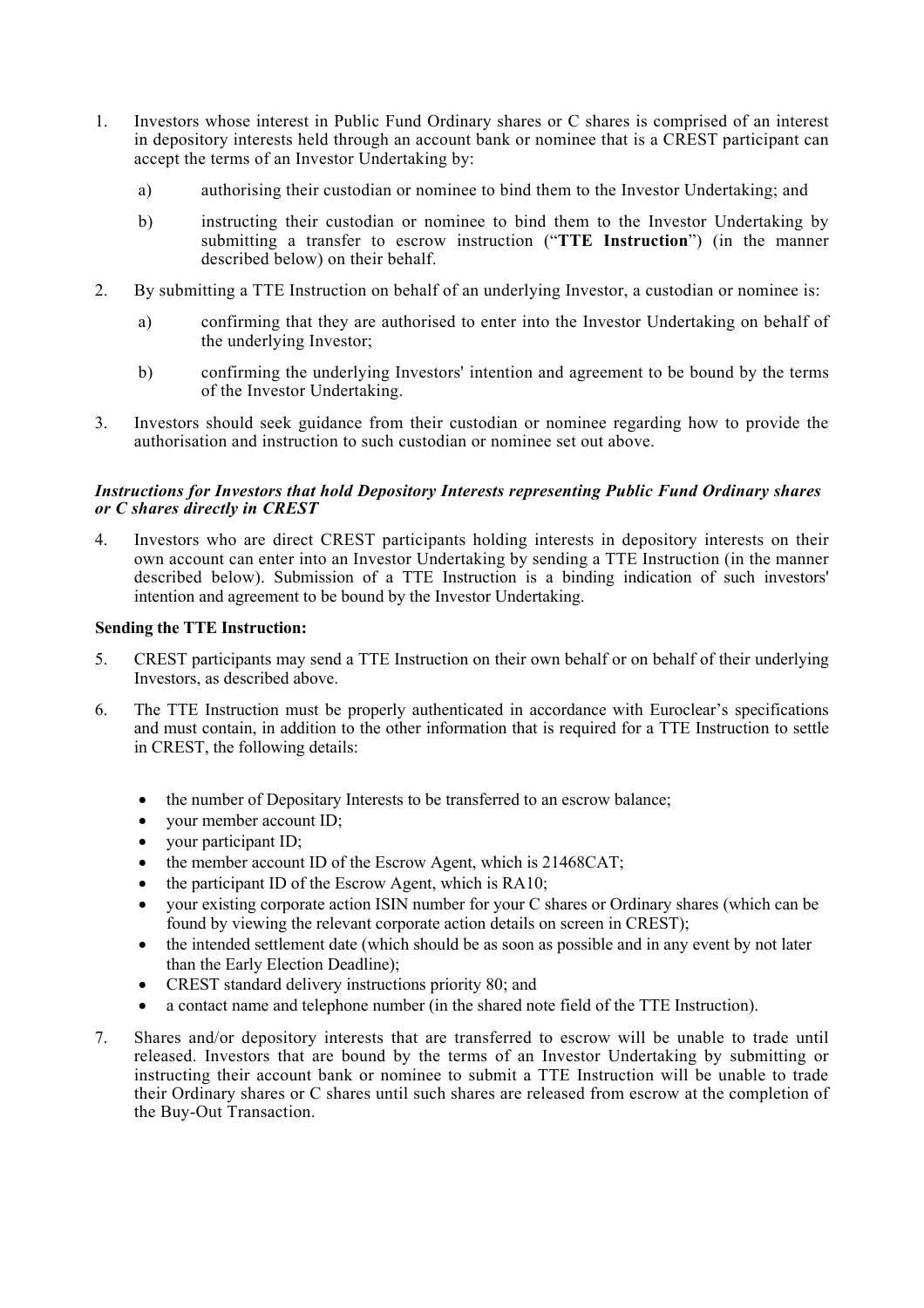## **Help**

**You can find more information at https://catcobuyout.alixpartners.com. Any questions should be directed to Link Group at the email address operationalsupportteam@linkgroup.co.uk or telephone number +44371 664 0321.**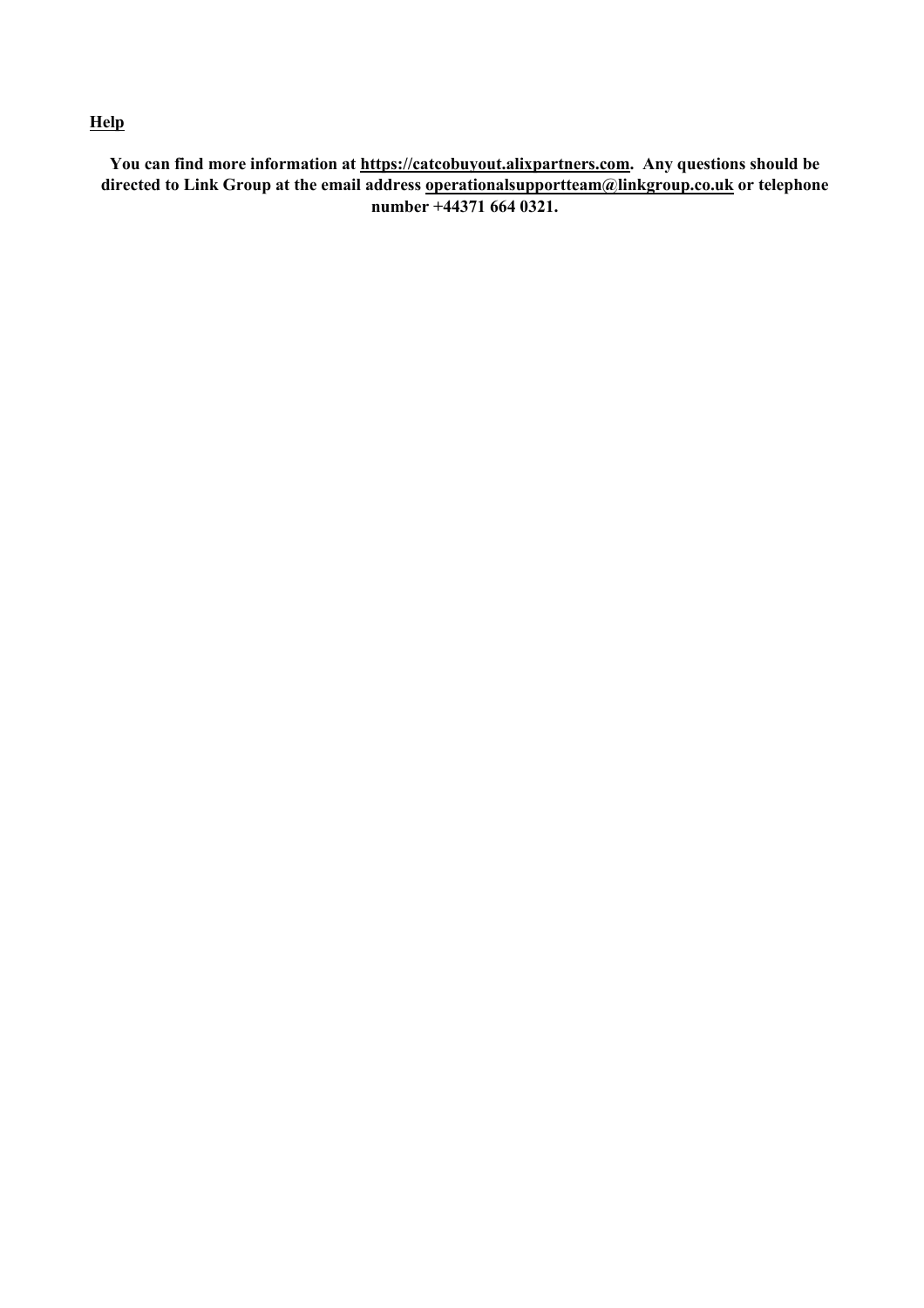# **INVESTOR DEED OF UNDERTAKING**

## **Acceptance, and undertaking in support, of the Buy-Out Transaction and Restructuring Proceedings**

1. We are the beneficial and/or registered holders of Ordinary shares and/or C shares, or the depository interests related to such shares, (collectively, the "**Shares**") issued by CATCo Reinsurance Opportunities Fund Ltd. (the "**Public Fund**") with full power and authority to enter into this Undertaking and vote the Shares, interests or claims related to the Public Fund on behalf of ourselves or a beneficial holder, or direct or take direction with respect to the voting of such Shares, interests or claims.

- 2. We understand that:
- (a) an affiliate of Markel Corporation (the "**Purchaser**") proposes to use the Buy-Out Amount (as defined in the Term Sheet) to purchase shares from Markel CATCo Reinsurance Fund Ltd. (the "**Private Fund**", and together with the Public Fund, the "**Scheme Companies**") to facilitate the funding of the Accelerated Distribution Amount (as defined in the Term Sheet) which will be paid to investors in the Retro Funds (as defined in the Term Sheet); and
- (b) a wholly-owned designee of Markel Corporation proposes to enter into an agreement to provide adverse development cover to a fronting reinsurer in respect of the assets of the Aquilo Fund (a segregated account of the Private Fund, the "**Aquilo Fund**") to allow for the release of the Aquilo Accelerated Distribution Amount (as defined in the Term Sheet) to investors in the Aquilo Fund,

in each case in connection with the Buy-Out Transaction (the "**Buy-Out Transaction**") substantially as described in the term sheet in Annex I (the "**Term Sheet**").

3. The Buy-Out Transaction will be implemented by way of, and is conditional upon, approval of schemes of arrangement (the "**Schemes**") under the Bermuda Companies Act 1981 (the "**Act**") to be proposed by each of the Private Fund and the Public Fund. The Schemes will be supported by petitions for the appointment of provisional liquidators in Bermuda to the Scheme Companies, Markel CATCo Investment Management Ltd. (the "**Manager**") and Markel CATCo Re Ltd. (the "**Reinsurer**") and petitions for recognition of the provisional liquidation proceedings and Schemes under chapter 15 of the United States Bankruptcy Code (collectively with the Schemes, the "**Restructuring Proceedings**").

- 4. We are direct or indirect investors in the Shares of the Public Fund and are:
- (a) a beneficial holder supportive of the Buy-Out Transaction and Restructuring Proceedings; or
- (b) a registered holder or nominee acting on the instruction of a beneficial holder to indicate that such beneficial holder is supportive of the Buy-Out Transaction and Restructuring Proceedings.

5. We submit a Transfer to Escrow Instruction ("**TTE Instruction**") with respect to all of our Shares (such Shares, the "**Escrow Shares**") to show our intent and agreement (or the intent and agreement of a beneficial holder) to be bound this Undertaking and to confirm that we and/or such beneficial holder will take all actions necessary to assist in the implementation of the Buy-Out Transaction and Restructuring Proceedings.

# **Undertakings**

6. By submitting a TTE Instruction with respect to our Shares, we evidence our support of the Buy-Out Transaction and Restructuring Proceedings and agree: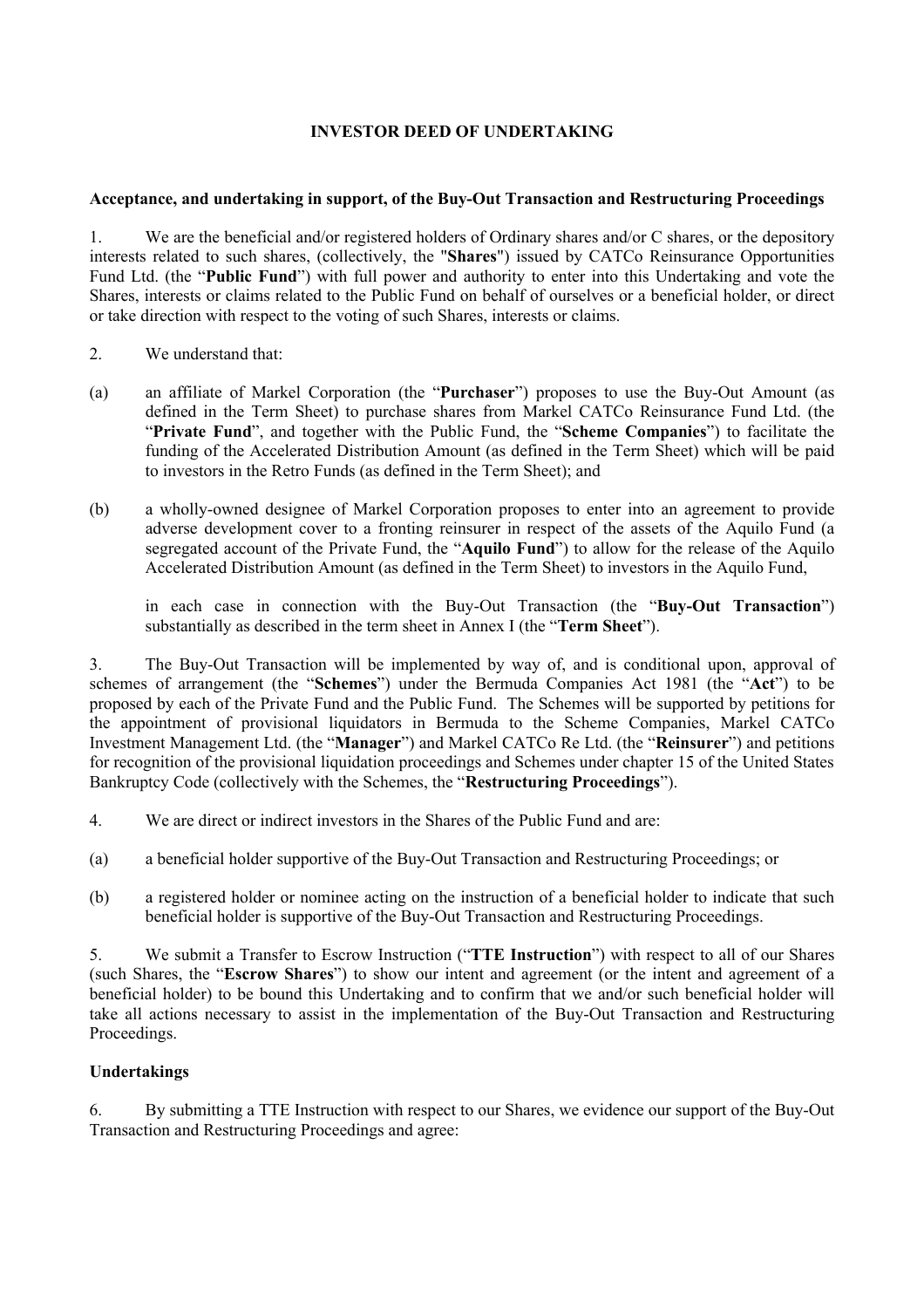(a) to cooperate in good faith with the Scheme Companies and the Purchaser, including complying with any reasonable request for information, and use commercially reasonable endeavours to successfully implement the Buy-Out Transaction and Restructuring Proceedings in accordance with this Undertaking and the Term Sheet;

(b) to take all steps required to maintain the Shares held in escrow by the registrar of the Public Fund after the submission of the TTE Instruction;

(c) to attend (either in person or by proxy or otherwise) any meeting of the relevant Scheme Company in which we hold Shares, convened by court order to consider and approve the relevant Scheme (the "**Scheme Meeting**");

(d) to vote (or vote as directed by a beneficial holder) all of the claims or interests related to the Escrow Shares in favour of any Scheme, whether (without limitation) in connection with the Escrow Shares or as or for a beneficial holder in its capacity as a potential creditor of any Scheme Company, including in any relevant class in any Scheme, any resolution or other matter requiring our approval to implement the Buy-Out Transaction, and execute and timely deliver any proxy document, form of direction, form of instruction, account holder letter or any other form for voting purposes, or any notice, in order to implement the Buy-Out Transaction and any Restructuring Proceeding, including any forms of proxy, forms of direction, forms of instruction or account holder letter (or similar) accompanying the explanatory statement to be issued by the relevant Scheme Company with respect to any Scheme (the "**Scheme Document**") within ten days after the publication of the Scheme Document;

(e) not to take, assist, support or encourage any Person to take, any action reasonably likely to delay, impede, frustrate or prevent the implementation and consummation of the Buy-Out Transaction or any Restructuring Proceeding, including:

(i) any challenge or objection to the Buy-Out Transaction, any Scheme or any other Restructuring Proceeding or any other process which is proposed in connection with implementation of the Buy-Out Transaction or a Restructuring Proceeding, or

(ii) the commencing or threatening of any claim or litigation in any jurisdiction against the Purchaser, the Scheme Companies, the Manager, the Reinsurer or any of their affiliates or their respective current or former employees, officers, directors or agents.

7. By agreeing to be bound by the terms of this Undertaking through the TTE Instruction and by way of security for our obligations hereunder, we irrevocably appoint any director or provisional liquidator of the Scheme Companies severally as our attorney for the purposes of executing a form of proxy and doing all such other acts and things as may be lawful and necessary to ensure compliance with this Undertaking, provided that such appointment shall not take effect until the tenth day after the publication of the Scheme Document and only then if we have failed to comply with our obligations in paragraph 5(d) above. We undertake to ratify and confirm whatsoever our attorney shall lawfully do or cause to be done by virtue of this power of attorney. The granting of this power of attorney is without prejudice to our right to attend and vote in person at any Scheme Meeting, and any proxy form executed pursuant to this paragraph 6 or paragraph 5(d) above shall be disregarded if we actually attend and vote in person at any Scheme Meeting, however, a vote against any Scheme will be a breach of this Undertaking.

8. Notwithstanding paragraphs 6 to 7 above, we shall not be required (a) to take any action, or procure that any action which is prohibited or otherwise restricted by applicable law, regulatory requirement or by any order or direction of any court or governmental or regulatory body or (b) to incur any out-of-pocket expenses or other financial obligations that are not otherwise addressed in the Term Sheet.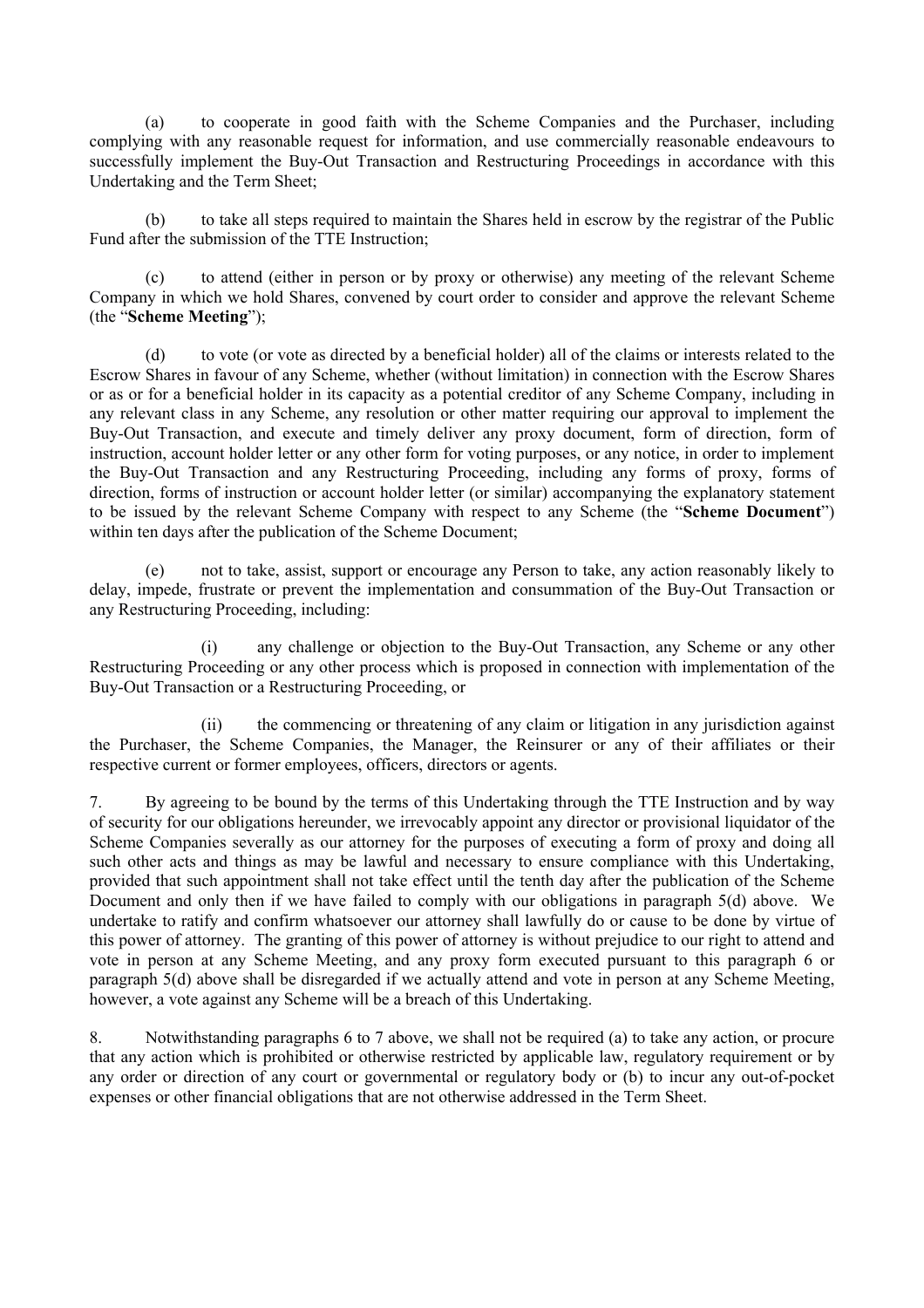## **Miscellaneous**

9. We hereby acknowledge that this Undertaking and our rights and obligations under it shall be subject to the standard terms set out in Annex II. Each of our obligations under this Undertaking shall continue to apply notwithstanding the invalidity of any provision of the standard terms.

10. We agree that damages may not be an adequate remedy for breach of this Undertaking and accordingly each of the Scheme Companies, the Purchaser, the Manager and the Reinsurer shall be entitled to seek the remedies of specific performance or injunctive relief in respect of any such breach.

11. We agree that any delay by a Scheme Company in exercising, or failing to exercise, any right or remedy under this Undertaking shall not constitute a waiver of such right or remedy. We agree that a Scheme Company's rights and remedies under this Undertaking are cumulative and not exclusive of any rights or remedies provided by law.

## **Execution and Acceptance**

12. This Undertaking is deemed to be entered into and an investor is deemed to be bound by the terms of this Undertaking on the date such investor submits, directly or via their custodian or nominee, a TTE Instruction in respect of its Shares in accordance with the instructions to investors accompanying this Undertaking and dated 27 September 2021.

13. If an investor agrees to be bound by this Undertaking by submitting, directly or via their custodian or nominee, a TTE Instruction with respect to their Shares, such TTE Instruction shall be construed as "executing" or "signing" this Undertaking.

14. By submitting a TTE Instruction on behalf of a beneficial holder, a custodian or nominee is:

- a) confirming that they are authorised to enter into this Undertaking on behalf of the beneficial holder; and
- b) confirming the beneficial holder's intention and agreement to be bound by the terms of this Undertaking.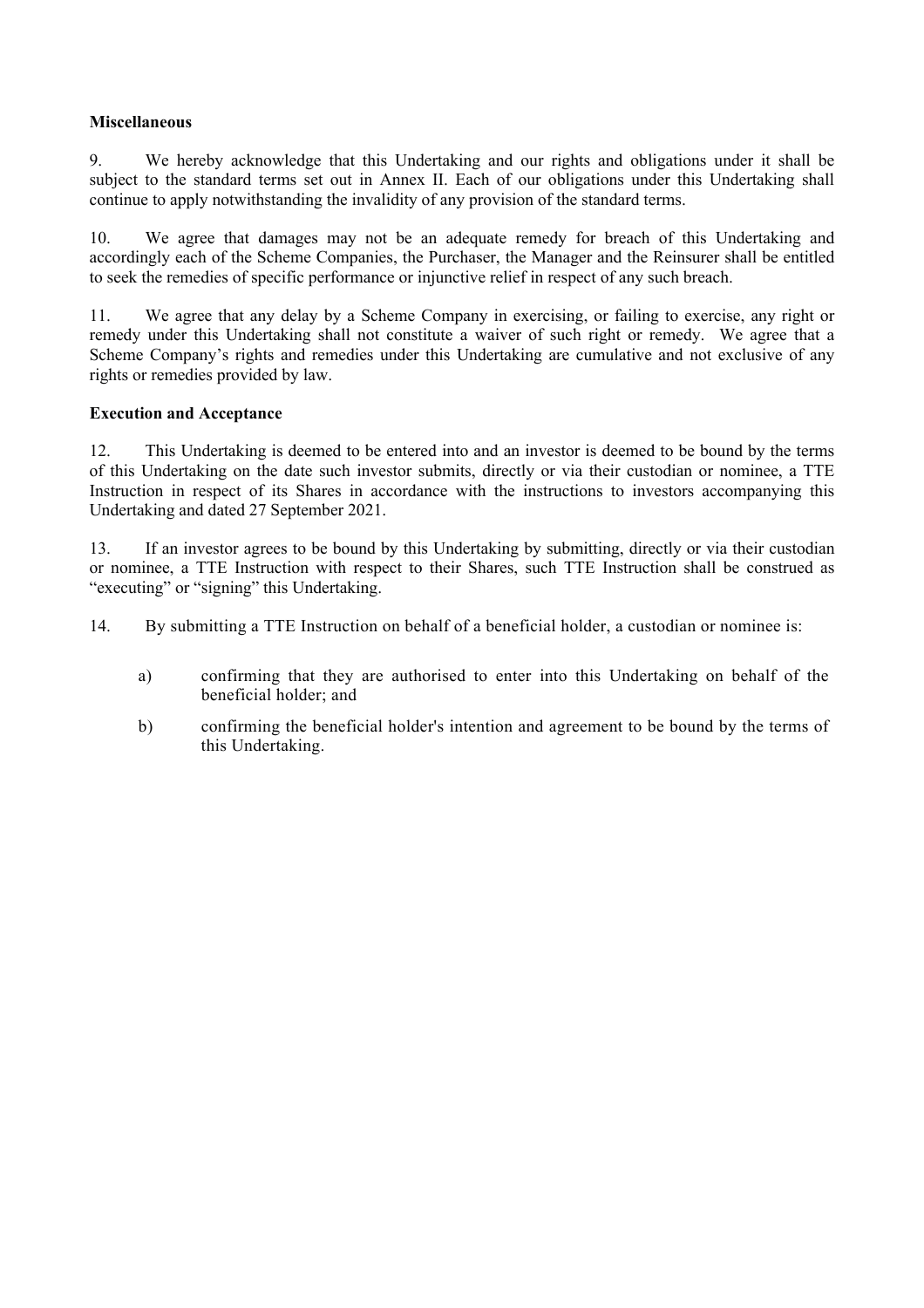## **ANNEX I**

**Term Sheet**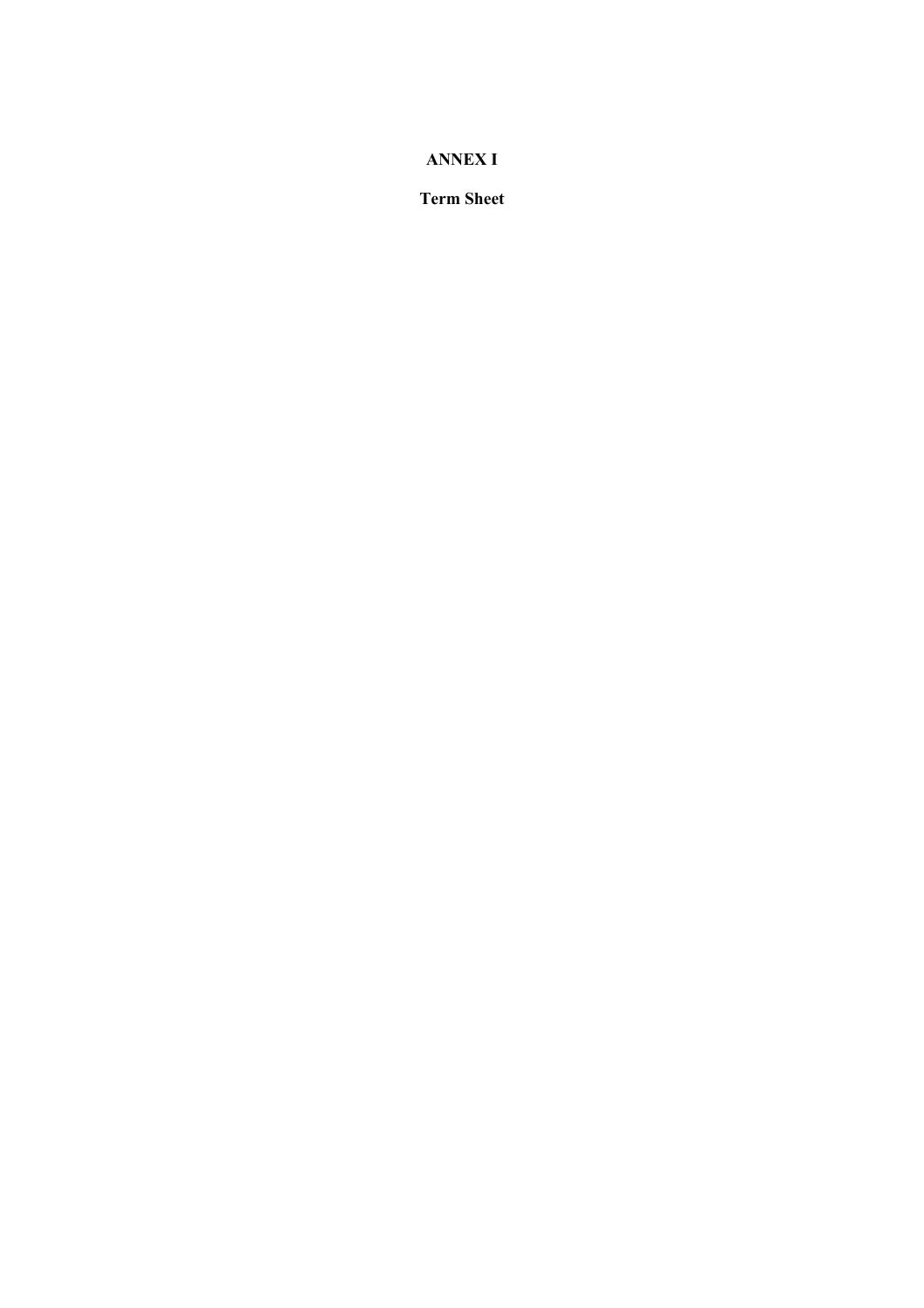#### SUBJECT TO CONTRACT

## **INVESTOR BUY-OUT TERM SHEET**

This Term Sheet sets out the proposed terms for the early return of Net Asset Value ("**NAV**") in the side pocket investments (the "**Side Pockets**") held at Markel CATCo Re Ltd. (the "**Reinsurer**") for the benefit of investors (the "**Investors**") who hold shares in:

- a) funds of Markel CATCo Reinsurance Fund Ltd. (the "**Private Fund**"), which include direct investments made in each segregated account of the Private Fund other than the Aquilo Fund, including the Markel CATCo Diversified Fund (the "**Master Fund**"), Diversified Fund II, Limited Diversified Arbitrage Fund, Diversified Arbitrage Fund, GTL Diversified Fund, Markel Diversified Fund and QIC Diversified Fund (collectively, the "**Retro Funds**", and such investors in the Retro Funds, the "**Retro Fund Investors**"),
- b) CATCo Reinsurance Opportunities Fund Ltd. (the "**Public Fund**," and such investors, the "**Public Fund Investors**"), which invests directly in the Master Fund, and
- c) the Aquilo Fund, a segregated account of the Private Fund (such investors in the Aquilo Fund, the "**Aquilo Investors**").

As set out in detail below, the early return of NAV to the Private Fund Investors and Public Fund Investors on the Closing Date (as defined below) will be funded by (i) the Available Distribution Amount (as defined below), (ii) the Retro Fund Cash (as defined below) and (iii) the Buy-Out Amount (as defined below) provided by an affiliate of Markel Corporation (the "**Purchaser**", and the Markel affiliates funding the Purchaser, the "**FundingCos**"). The early return of NAV to the Aquilo Investors will be funded through the release of contractually trapped cash currently held by a fronting reinsurer of the Aquilo Fund, which shall be made possible by Markel Corporation, through a wholly-owned designee, providing adverse development cover to the fronting reinsurer.

| <b>Buy-Out</b><br><b>Retro</b><br>of<br><b>Fund Investors</b> | The Investors in the Retro Funds will be entitled to a total return of 101% of<br>Closing NAV (defined below) plus any Upside.                                                                                        |
|---------------------------------------------------------------|-----------------------------------------------------------------------------------------------------------------------------------------------------------------------------------------------------------------------|
|                                                               | At the date of completion (the "Closing Date"), Retro Fund Investors (including<br>the Public Fund) will receive an aggregate accelerated return of the following<br>proportion of Closing NAV for each Side Pocket:  |
|                                                               | 100% for 2016 Side Pocket,                                                                                                                                                                                            |
|                                                               | 100% for 2017 Side Pocket,                                                                                                                                                                                            |
|                                                               | 90% for 2018 Side Pocket, and                                                                                                                                                                                         |
|                                                               | 80% for 2019 Side Pocket,                                                                                                                                                                                             |
|                                                               | (the "Accelerated Distribution Amount"), plus their proportionate amount of<br>the Early Consent Fee, if applicable.                                                                                                  |
|                                                               | As a result of the payment of the Accelerated Distribution Amount, on the<br>Closing Date:                                                                                                                            |
|                                                               | Public Fund Investors holding Ordinary Shares will receive an<br>accelerated return of \$0.29 per Ordinary Share (totaling approximately<br>\$43.4 million out of \$44.1 million Closing NAV (as of 31 August 2021)). |
|                                                               | Public Fund Investors holding C Shares will receive an accelerated return<br>$\bullet$<br>of \$0.40 per C Share (totaling approximately \$33.5 million out of \$38.4                                                  |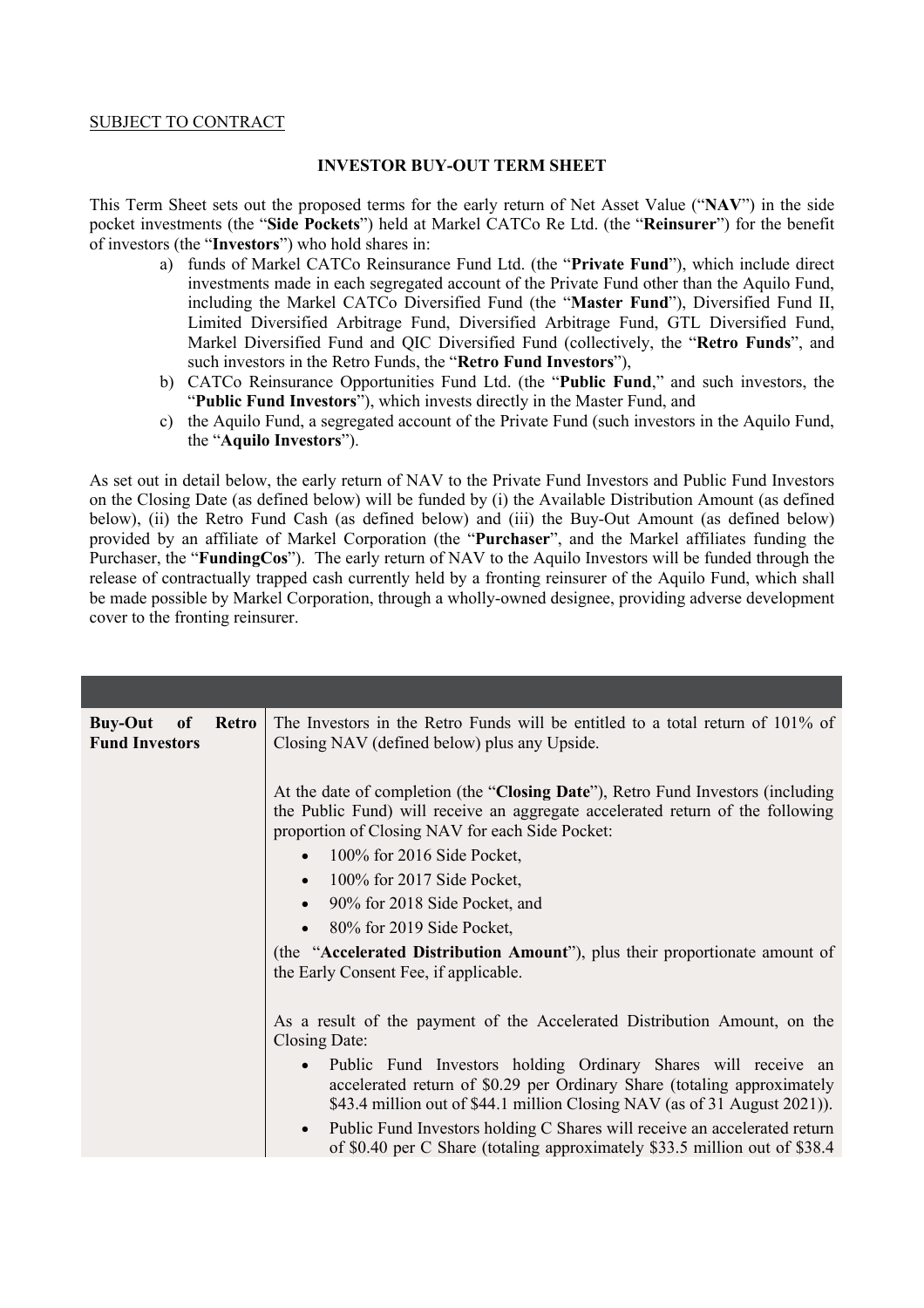|                                                         | million Closing NAV (as of 31 August 2021)).                                                                                                                                                                                                                                                                                                                                                                                                                                                                   |
|---------------------------------------------------------|----------------------------------------------------------------------------------------------------------------------------------------------------------------------------------------------------------------------------------------------------------------------------------------------------------------------------------------------------------------------------------------------------------------------------------------------------------------------------------------------------------------|
|                                                         | After the Closing Date, if held reserves are sufficient, Investors in 2018 Side<br>Pocket and 2019 Side Pocket will receive an additional return of 10% and 20% of<br>Closing NAV, respectively, when such amounts are released and approved for<br>distribution by the Bermuda Monetary Authority (if required).                                                                                                                                                                                              |
| <b>Closing NAV</b>                                      | Closing NAV will be current NAV as at the most recent month end prior to the<br>Closing Date,                                                                                                                                                                                                                                                                                                                                                                                                                  |
|                                                         | plus \$15 million released from a current contingent reserve held by the Private<br>Fund, which will be primarily applied to fund the payment of Transaction Costs<br>(as defined below),                                                                                                                                                                                                                                                                                                                      |
|                                                         | less the remaining Administrative Expenses (as defined below), which will be<br>reserved on the Closing Date.                                                                                                                                                                                                                                                                                                                                                                                                  |
|                                                         | Additionally, for the Closing NAV with respect to the Public Fund, cash on hand<br>will also be deducted.                                                                                                                                                                                                                                                                                                                                                                                                      |
| <b>Buy-Out Amount of</b><br><b>Retro Fund Investors</b> | In order to fund the buy-out of Retro Fund Investors, the Purchaser will purchase<br>shares in the Reinsurer from the Private Fund for a cash purchase price (the<br>"Buy-Out Amount") equal to the Accelerated Distribution Amount:                                                                                                                                                                                                                                                                           |
|                                                         | less the amount of funds, if any, that are available for distribution to<br>Retro Fund Investors that have been released from each Side Pocket of<br>the Reinsurer and approved for distribution by the Bermuda Monetary<br>Authority but not yet returned to the Retro Fund Investors in that Side<br>Pocket, as at the last day of the month prior to the Closing Date (the total<br>of all such amounts across all Side Pockets of the Reinsurer in the<br>aggregate, the "Available Distribution Amount"), |
|                                                         | less the aggregate amount of cash, if any, that is held at each Retro Fund<br>(other than the Administrative Expenses) to cover operating and other<br>costs of that Retro Fund (the total of amount of consolidated cash at the<br>Retro Funds being the "Retro Fund Cash").                                                                                                                                                                                                                                  |
| Return<br>to<br>Aquilo<br><b>Investors</b>              | Aquilo Investors will be entitled to a total return of 101% of Closing NAV plus<br>any Upside.                                                                                                                                                                                                                                                                                                                                                                                                                 |
|                                                         | On the Closing Date, Aquilo Investors will receive a distribution in cash equal to<br>their proportional entitlement to \$100 million (the "Aquilo Accelerated<br>Distribution Amount") plus their proportionate amount of the Early Consent<br>Fee, if applicable.                                                                                                                                                                                                                                            |
|                                                         | After the Closing Date, if held reserves are sufficient, Aquilo Investors will<br>receive an additional return of 48% of Closing NAV when such amounts are<br>released and approved for distribution by the Bermuda Monetary Authority.                                                                                                                                                                                                                                                                        |
| <b>Adverse Development</b><br>Cover                     | To facilitate the release of the Aquilo Accelerated Distribution Amount, Markel<br>Corporation, through a wholly-owned designee, will enter into an agreement, on<br>or prior to the Closing Date, to provide adverse development cover to a fronting<br>reinsurer in respect of the assets of the Aquilo Fund.                                                                                                                                                                                                |
| Administrative<br><b>Expenses</b>                       | Administrative Expenses will be funded from cash reserves deducted from<br>current NAV on or before the Closing Date and allocated as set out below,<br>including:                                                                                                                                                                                                                                                                                                                                             |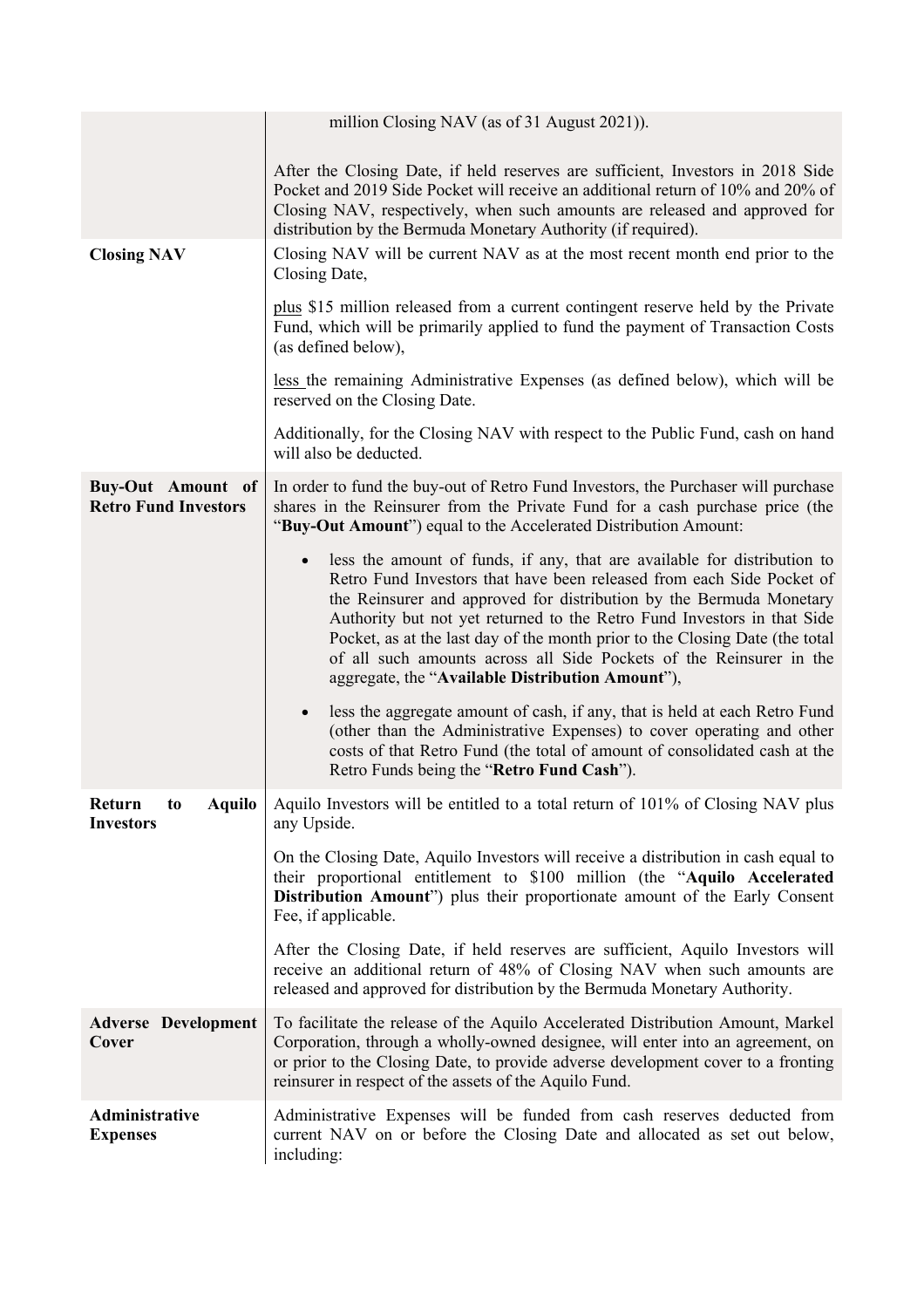|                             | 1. Transaction Costs: costs for implementation of the deal, which are<br>currently estimated to be approximately \$15 million. 10% of these costs<br>will be allocated pro rata to the Aquilo Fund with the remaining<br>Transaction Costs allocated pro rata to each Side Pocket. Transaction<br>Costs are estimates only and the actual amount of fees incurred will be<br>paid.<br>Ordinary Course Fees: estimated operating and other fees for the<br>2.<br>remaining run-off of the Markel CATCo business, which are currently<br>estimated to be approximately \$14 million. These costs will be allocated<br>among the Aquilo Fund and each Side Pocket based on a weighted pro<br>rata distribution determined by "time to run-off."<br>For example, Side Pocket 2019 is estimated to have the most<br>time for final run-off, so will have a larger proportion of fees<br>allocated to it.<br>Ordinary Course Fees related to the operation of the Public Fund<br>are allocated among the Public Fund Investors only.<br>3. Reserve: an additional reserve of approximately \$5.8 million, which will<br>be an amount equal to 20% of the total Transaction Costs and Ordinary<br>Course Fees allocated to the Aquilo Fund and each Side Pocket.<br>After closing, no additional fees or expenses will be deducted from distributions<br>of Closing NAV and there will be no continuing management fees charged by the<br>Manager (any such fees will have been accelerated and included in the Ordinary<br>Course Fees for the run-off of the Funds).<br>After closing, additional fees or expenses arising in respect of the Aquilo Fund |
|-----------------------------|-----------------------------------------------------------------------------------------------------------------------------------------------------------------------------------------------------------------------------------------------------------------------------------------------------------------------------------------------------------------------------------------------------------------------------------------------------------------------------------------------------------------------------------------------------------------------------------------------------------------------------------------------------------------------------------------------------------------------------------------------------------------------------------------------------------------------------------------------------------------------------------------------------------------------------------------------------------------------------------------------------------------------------------------------------------------------------------------------------------------------------------------------------------------------------------------------------------------------------------------------------------------------------------------------------------------------------------------------------------------------------------------------------------------------------------------------------------------------------------------------------------------------------------------------------------------------------------------------------------------------------------------------------|
|                             | that are not covered by the reserve will be deducted from distributions to Aquilo<br>Fund Investors.<br>Any amounts reserved for Administrative Expenses remaining after wind down<br>of the Public Fund, the Private Fund, the Manager and the Reinsurer will be<br>returned to relevant Investors.                                                                                                                                                                                                                                                                                                                                                                                                                                                                                                                                                                                                                                                                                                                                                                                                                                                                                                                                                                                                                                                                                                                                                                                                                                                                                                                                                |
| <b>Upside Distributions</b> | After the Closing Date, if and when any capital is released in excess of the Buy-<br>Out Amount allocable to a particular Side Pocket of the Reinsurer, or any capital<br>is released in respect of the Aquilo Fund, and in each case approved for<br>distribution by the Bermuda Monetary Authority, each relevant Public Fund and<br>Private Fund Investor shall be entitled to receive the amounts distributed.<br>Distributions, if any, will occur one time per annum or more at the discretion of<br>the Manager.                                                                                                                                                                                                                                                                                                                                                                                                                                                                                                                                                                                                                                                                                                                                                                                                                                                                                                                                                                                                                                                                                                                             |
|                             | Upon receiving a return from the Private Fund as contemplated in this provision,<br>the Public Fund will distribute the proceeds to the Public Fund Investors in<br>accordance with its ordinary practices.                                                                                                                                                                                                                                                                                                                                                                                                                                                                                                                                                                                                                                                                                                                                                                                                                                                                                                                                                                                                                                                                                                                                                                                                                                                                                                                                                                                                                                         |
| <b>Information Rights</b>   | Investors will receive monthly Manager's Reports setting out remaining NAV for<br>each Side Pocket at the relevant month end and the amount of capital released,<br>including the amount that will be used to repay the Buy-Out Amount and the<br>amount that will be returned to Investors.                                                                                                                                                                                                                                                                                                                                                                                                                                                                                                                                                                                                                                                                                                                                                                                                                                                                                                                                                                                                                                                                                                                                                                                                                                                                                                                                                        |
| <b>Early Consent Fee</b>    | Investors that support the proposal set out in this Term Sheet by agreeing to the<br>terms of the Investor Deed of Undertaking, in accordance with the instructions                                                                                                                                                                                                                                                                                                                                                                                                                                                                                                                                                                                                                                                                                                                                                                                                                                                                                                                                                                                                                                                                                                                                                                                                                                                                                                                                                                                                                                                                                 |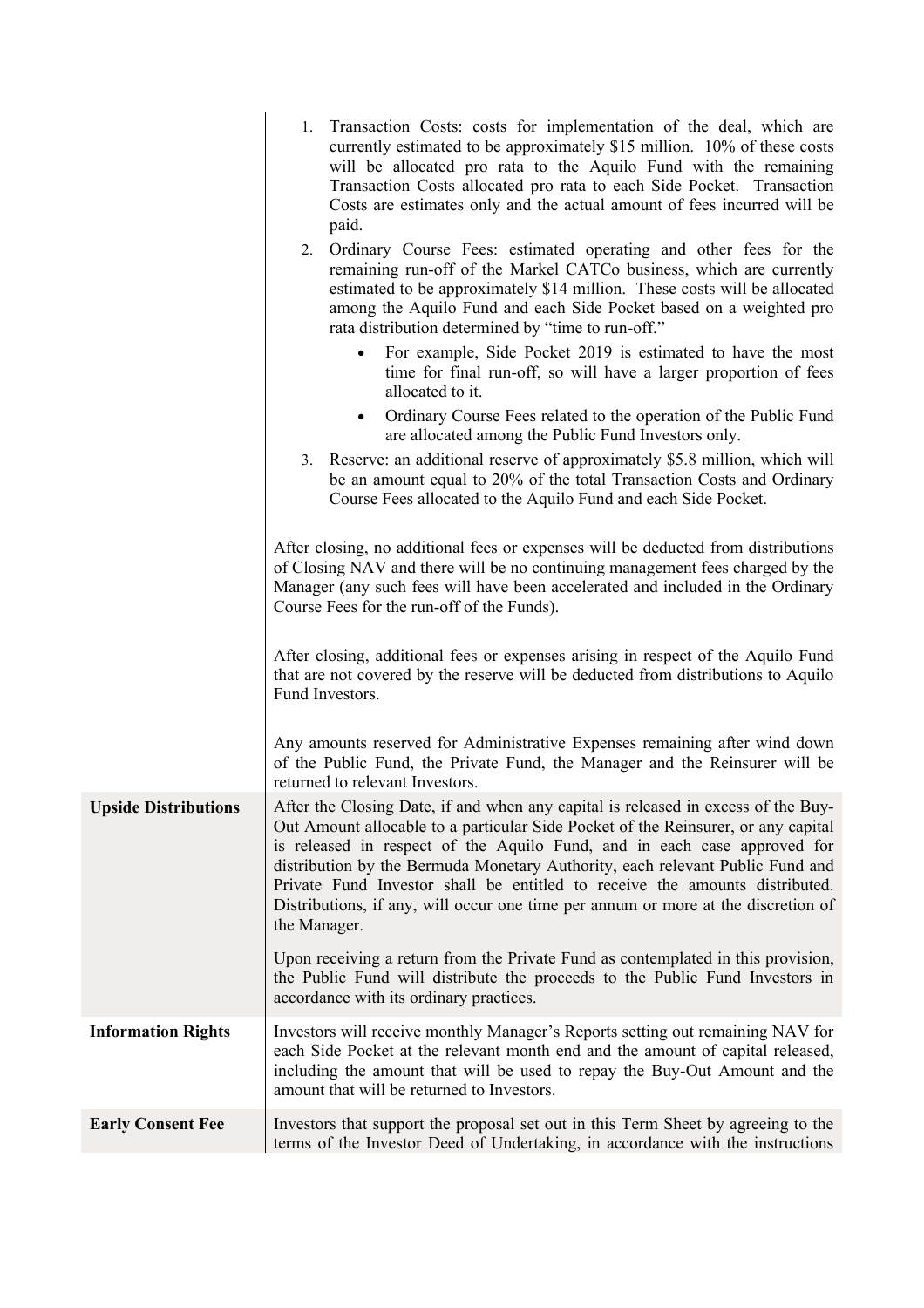accompanying the Undertaking, shall receive on the Closing Date a cash fee in an amount equal to 1% of their proportional amount of current NAV at the Closing Date (provided that they comply with the terms of their undertaking) (the "**Early Consent Fee**").

**Release** To enable the early return of NAV to the Investors, and as a condition to and in consideration of the foregoing, each Investor, the Purchaser, the FundingCos, Markel Corporation, the Manager, the Private Fund (in respect of itself and all of its segregated accounts), the Public Fund and the Reinsurer (in respect of itself and all of its segregated accounts) shall provide an irrevocable and unconditional mutual release of each and every claim of any nature it may have against each of the Released Parties related to the business of the Reinsurer, the Private Fund, the Public Fund and the Manager and the Investors' shares.

> "**Released Parties**" means each Investor, the Purchaser, the FundingCos, Markel Corporation, the Private Fund (in respect of itself and all of its segregated accounts), the Public Fund, the Reinsurer (in respect of itself and all of its segregated accounts), the Manager and each of their former and existing affiliates, directors, managers, shareholders, officers, controlling persons, beneficial owners or interest holders, advisory board members, employees, consultants, agents, subsidiaries, members, managers, predecessors and successors in interest, heirs, executors and assignors or assignees, nominees, participants, partners, limited partners, general partners, principals, fund advisors, attorneys, financial advisors, investment bankers, accountants, other professionals or representatives, sub-advisors (and their respective affiliates directors, managers, shareholders, partners, principals, members, officers, controlling persons, employees and agents), and agents (including any individual who serves at the Manager's request as a director, officer, partner, trustee, or the like of another entity) and/or the legal representatives and controlling person of any of them.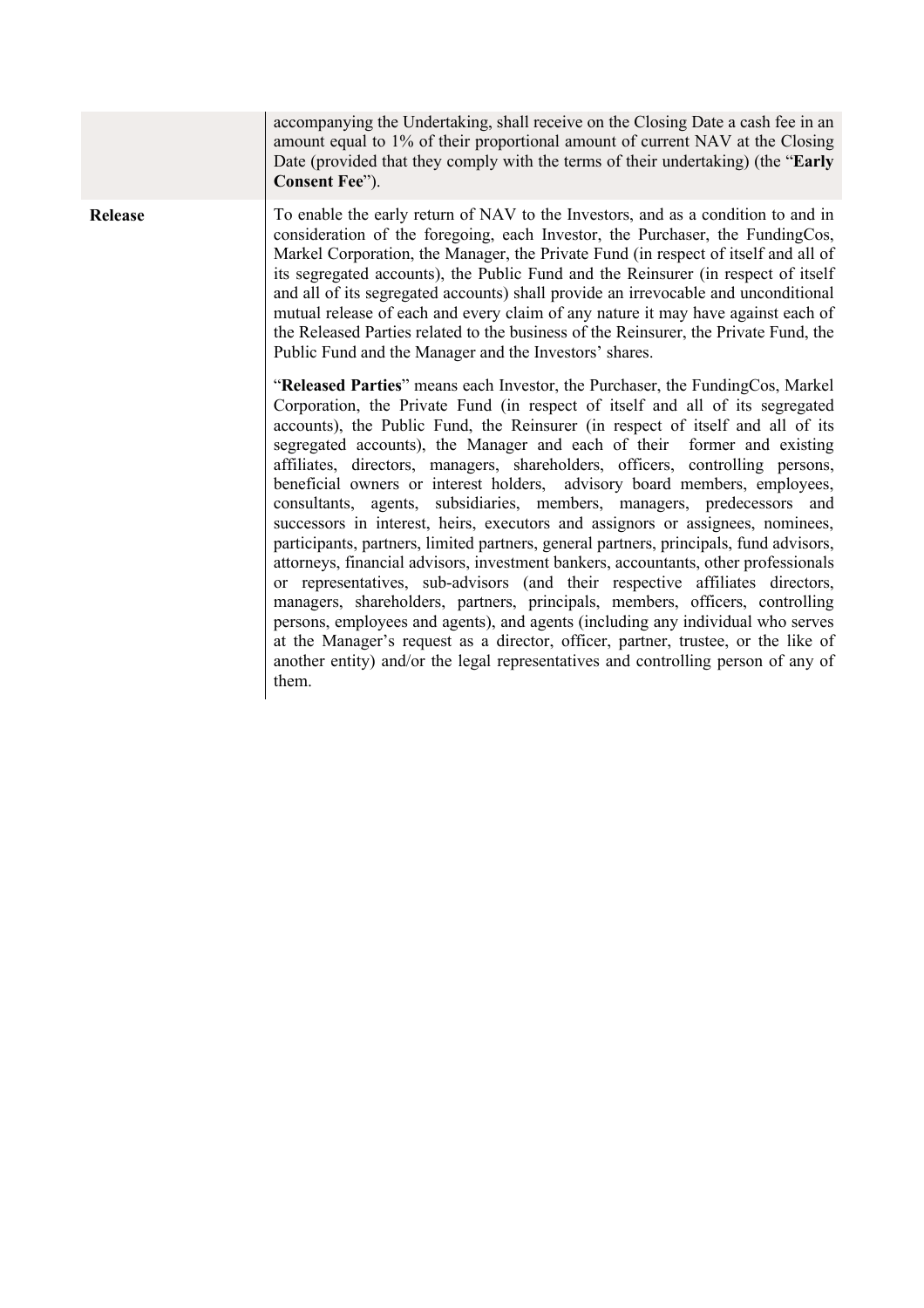## **ANNEX II**

## **Standard Terms**

These Standard Terms will apply to the Undertaking and each other undertaking in support of the Buy-Out Transaction and Restructuring Proceedings in substantially similar form to the Undertaking executed by a beneficial holder, registered holder, nominee or depository interest holder in of either of the Scheme Companies (each such holder, a "**Consenting Investor**" and collectively the Undertaking and each other undertaking, the "**Investor Undertakings**").

## **Definitions**

"**Act**" has the meaning given to it in the Investor Undertakings.

"**Buy-Out Transaction**" has the meaning given to it in the Investor Undertakings.

"**Consenting Investor**" means beneficial holder, registered holder, nominee or depositary interest holder of either of the Scheme Companies who has executed an Investor Undertaking or accepted the terms of the Investor Undertaking by an escrow election through CREST and each other undertaking executed or accepted through CREST in support of the Buy-Out Transaction in a substantially similar form to the Undertaking.

"**Consenting Shares**" means the aggregate of (i) the various classes and sub-series of side pocket shares issued in the capital of each fund of the Private Fund set out in Schedule 1 under the heading "Ending Shares" of each Investor Undertaking and (ii) the various classes of shares issued (and depositary interests in respect of those shares) in the capital of the Public Fund that are subject to the terms of an Investor Undertaking, either pursuant to an executed Investor Undertaking or held in escrow by the Registrar as elected through CREST.

"**Early Consent Fee**" has the meaning given to it in the Term Sheet.

"**Explanatory Statement**" means the explanatory statement(s) filed by the Scheme Companies in connection with the Schemes.

"**Majority Consenting Investors**" means Consenting Investors whose Consenting Shares aggregate at the relevant time more than fifty percent (50%) of the Consenting Shares.

"**Manager**" has the meaning given to it in the Investor Undertakings.

"**Material Adverse Event**" means an event or circumstance which materially effects the value of the Investors' interests as a whole in the Private Fund and the Public Fund other than any event or circumstance arising out of or in connection with any claim filed by an investor against the Private Fund, the Public Fund, the Manager or any other Released Party (as defined in the Term Sheet) that will be released pursuant to the Schemes.

"**Private Fund**" means Markel CATCo Reinsurance Fund Ltd., a mutual fund company of unlimited duration with limited liability incorporated in Bermuda under the Companies Act 1981 of Bermuda (as amended) with registered number 50599 and registered office at Crawford House, 50 Cedar Avenue, Hamilton HM 11 Bermuda.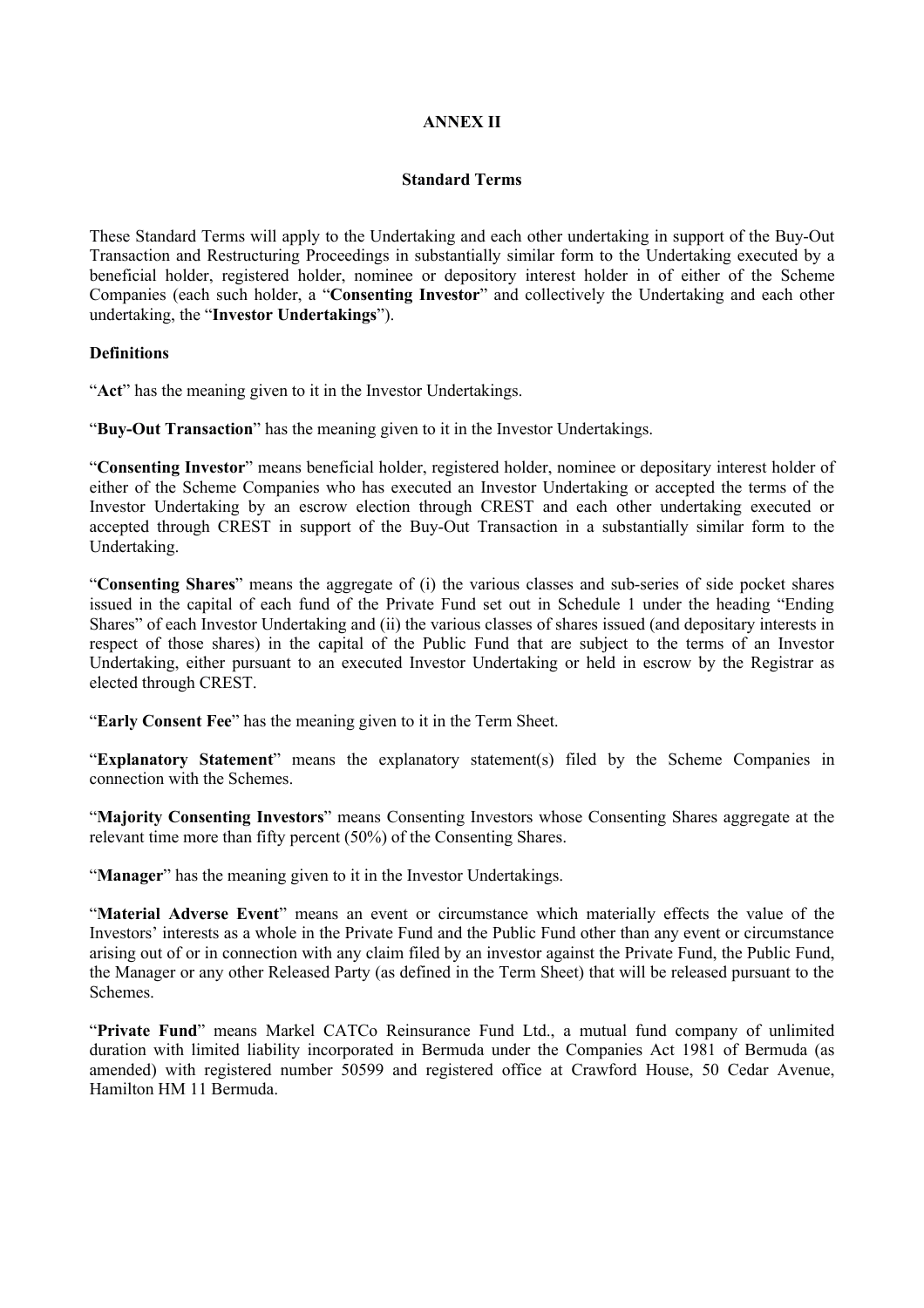"**Public Fund**" means CATCo Reinsurance Opportunities Fund Ltd., an exempted mutual fund company incorporated in Bermuda under the Companies Act 1981 of Bermuda (as amended) with registered number 44855 and registered office at Crawford House, 50 Cedar Avenue, Hamilton HM 11 Bermuda.

"**Purchaser**" has the meaning given to it in the Investor Undertakings.

"**Registrars**" means the Link Group, as the registrar for the Public Fund, and Centaur Fund Services (Bermuda) Limited, as the registrar for the Private Fund.

"**Reinsurer**" has the meaning given to it in the Investor Undertakings.

"**Restructuring Documents**" means all documents, instructions, notices, agreements and instruments required to implement the Buy-Out Transaction and Restructuring Proceedings.

"**Restructuring Effective Date**" means the first date on which all Restructuring Documents have become effective in accordance with their terms.

**"Restructuring Proceedings"** has the meaning given to it in the Investor Undertaking.

"**Scheme Companies**" means the Private Fund and the Public Fund.

"**Scheme Document**" has the meaning given to it in the Investor Undertakings.

"**Scheme Meeting**" has the meaning given to it in the Investor Undertakings.

"**Schemes**" has the meaning given to it in the Investor Undertakings.

"**Term Sheet**" has the meaning given to it in the Investor Undertakings.

# **Dealings with Consenting Shares**

- 1. Each Consenting Investor undertakes to the Scheme Companies that before the Schemes become effective it shall not itself or permit any registered holder (if different) to:
	- a. sell, transfer, charge, encumber, grant any option over or otherwise dispose of ("**Transfer**") its Consenting Shares or any interest of any sort in, or with respect to, its Consenting Shares other than pursuant to the Scheme;
	- b. accept any other offer (however implemented) in respect of the Consenting Shares; or
	- c. enter into or solicit any person to enter into any agreement or arrangement (other than the Scheme) or incur any obligation to Transfer the Consenting Shares or that may restrict or impede it complying with the terms of the Investor Undertaking.

## **Documentation**

- 2. Each Consenting Investor consents to the Scheme Companies, the Manager and the Purchaser referring to the aggregate amount of Consenting Shares subject to Investor Undertakings, as a percentage of the total shares issued by the Scheme Companies, from time to time in (a) any announcement relating to the Buy-Out Transaction and (b) any Restructuring Document.
- 3. Neither the Scheme Companies, the Manager nor the Purchaser shall disclose the identity of any Consenting Investor or any individual legal and beneficial holdings of a Consenting Investor unless such disclosure is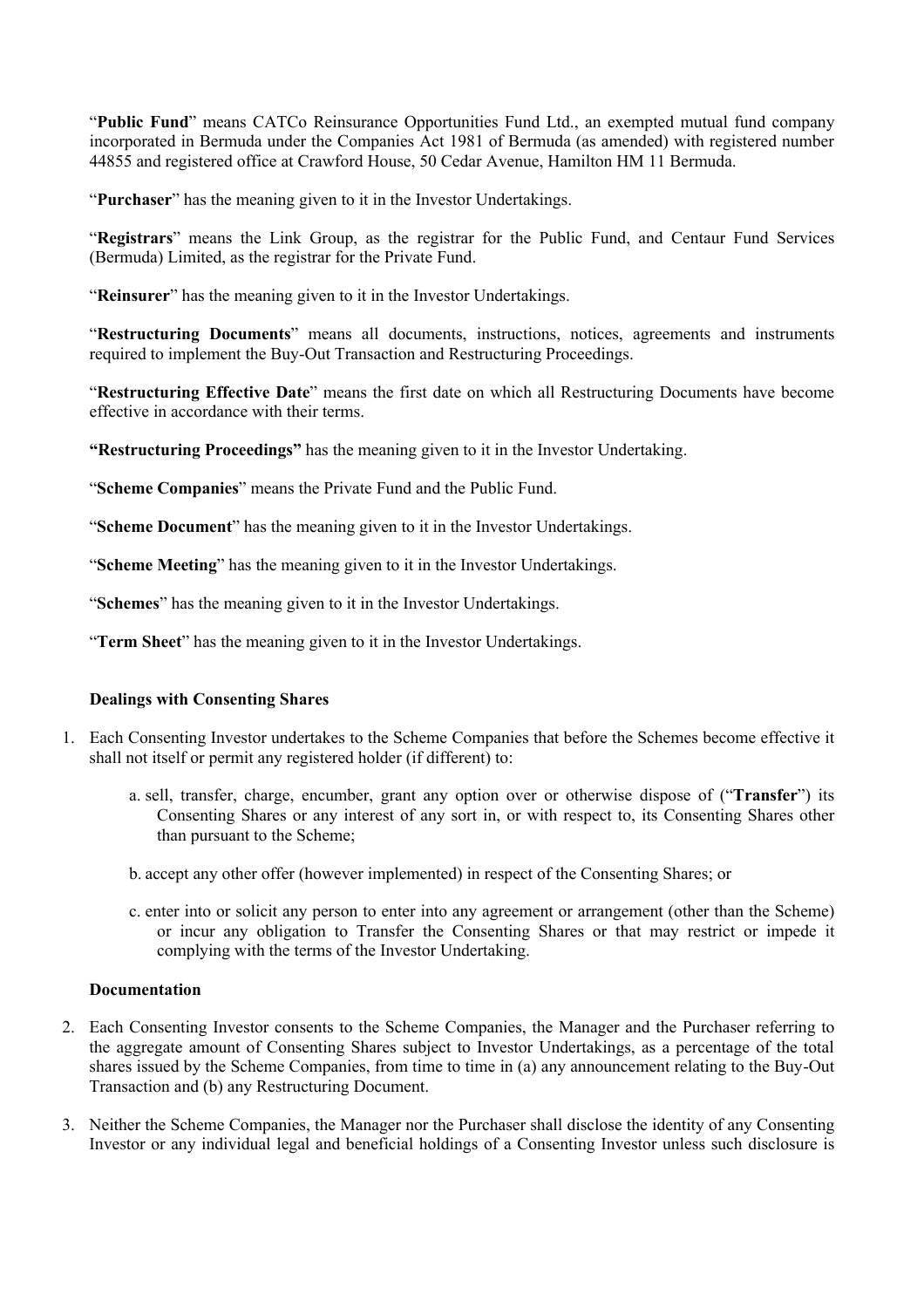required to be made by court order or to a regulatory authority, including the Bermuda Monetary Authority, the Bermuda Stock Exchange or the London Stock Exchange.

4. Each Consenting Investor shall promptly give the Scheme Companies or the Purchaser all information and any assistance as may reasonably be required for the preparation of any announcement or document in order to comply with the requirements of any court, the Bermuda Monetary Authority, the Bermuda Stock Exchange, the London Stock Exchange and any other legal or regulatory requirement or body. Each Consenting Investor shall immediately notify the Scheme Companies in writing of any material change in the accuracy or impact of any information previously provided to them by the Consenting Investor.

## **Termination**

- 5. Each of the Investor Undertakings shall terminate automatically on the earlier of:
	- a. 11:59 p.m. (Bermuda time) on December 31, 2021 (or such later date as may be agreed pursuant to paragraph 8 of these Standard Terms); or
	- b. the Restructuring Effective Date.
- 6. The Investor Undertakings also may be terminated by Majority Consenting Investors giving written notice to the Private Fund if any of the following events occur:
	- a. the Majority Consenting Investors (acting in good faith) determine that a Material Adverse Event has occurred; and
	- b. the Majority Consenting Investors (acting in good faith) determine that the terms set out in the Explanatory Statement and any supplemental offering memorandum attached thereto are materially worse or prejudicial to their rights as compared to the terms set out in the Term Sheet.
- 7. The Investor Undertakings may also be terminated by mutual written consent between the Private Fund, the Purchaser and the Majority Consenting Investors.

## **Amendments**

- 8. Any time, date or period mentioned in these Standard Terms may be extended by written agreement (including by email confirmation) between the Private Fund, the Purchaser and the Majority Consenting Investors.
- 9. No other amendment or variation will be made to these Standard Terms or the Investor Undertaking unless agreed by the Private Fund, the Purchaser and the Majority Consenting Investors.
- 10. At any time an amendment or variation is sought pursuant to paragraph 8 or 9, the Manager shall notify the Consenting Investors of the amount of Consenting Shares subject to Investor Undertakings at such time, as a percentage of the total shares issued by the Scheme Companies.

## **Role of the Registrars**

11. The Registrars shall be responsible for, among other things, the receipt and processing of the Investor Undertakings and any other calculations, notifications, processing of documents or receiving and disseminating information as required from time to time in order to facilitate the implementation of the Buy-Out Transaction, and the decision of the Registrars in relation to any such reconciliations and calculations (as applicable) which may be required shall be final (in the absence of manifest error) and may not be disputed by any Consenting Investor.